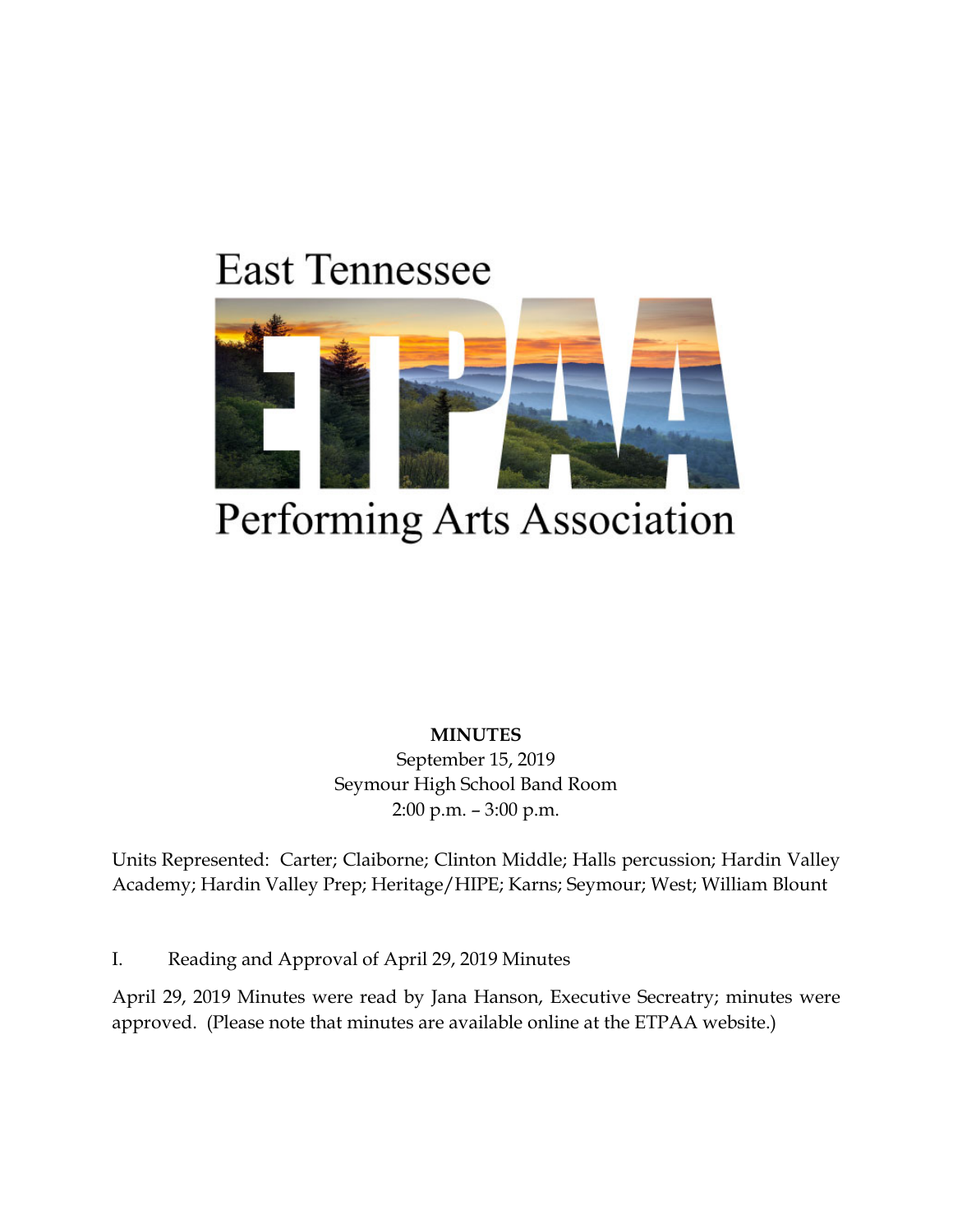#### II. Financial Report

Financial report was given by Jana Hanson. Current balance is \$15,922.27. A more detail ledger may be requested by any member. The financial report was approved.

### III. Education Committee Report

Jim Idol, Education Chair, was not able to be present at the meeting. Education committee summary was made:

- ETPAA will host an education seminar on November 17<sup>th</sup>. Currently in the planning stages. We will take an entire afternoon to cover various topics within four one-hour sessions. High school seniors and those interested in teaching in the future should attend. There will be an online registration form. Please e-mail Jim if you have suggested topic ideas.
- For the Ric Best Memorial Scholarship, we will accept applications online. More information needs to be obtained and discussed concerning fundraising options and sustainability.

### IV. 2020 Handbook Updates

ETPAA Handbook updates are ever-changing and always on-going. We will work toward having a list of updates at the December meeting.

V. WGI Background Checks

You must provide WGI with a background check form if you will be attending any WGI event and if your school doesn't have background check coverage. More information can be found on the WGI forum.

VI. 2020 Show Host Dates

We would encourage schools to apply to host an ETPAA show if interested. Application deadline is November 23rd. If you have any questions, please reach out to one of us. We are happy to talk to you about what is involved in hosting.

#### VII. New Business

There was a proposal by Vic Truscelli to make a Board of Directors change:

PROPOSAL I would like to propose that the position of executive secretary be changed to a board-appointed position rather than an elected position. RATIONALE